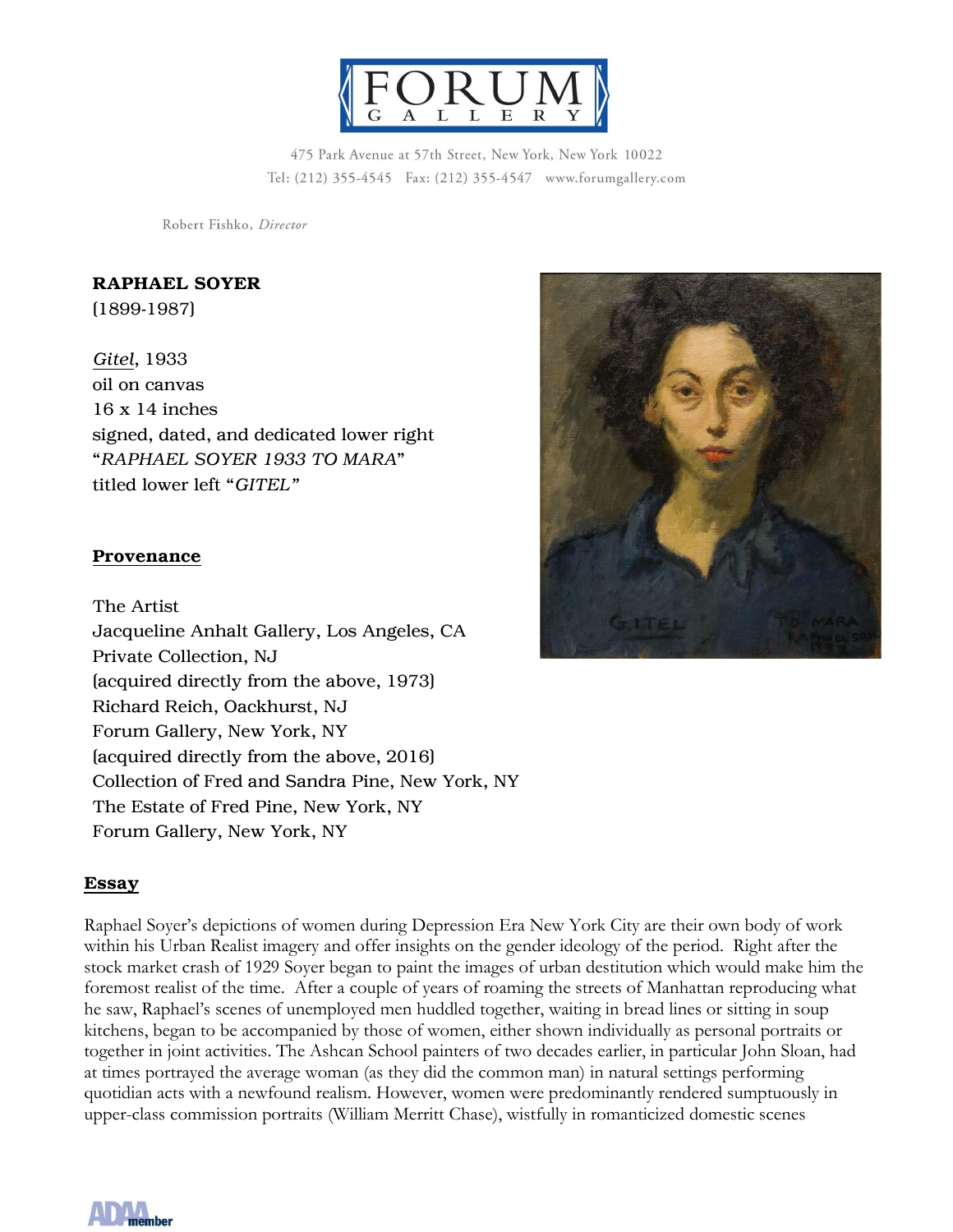(Frederick Carl Frieseke), or enigmatically in arcane settings (Thomas Wilmer Dewing). These were not the working woman, for whose portrayal Raphael Soyer created a cogent, new language.

Soyer's full-length 1932 portrait of the aspiring female poet and singer Gitel (usually spelled *Gittel*) won him the best portrait award at the Pennsylvania Academy of the Fine Arts' annual exhibition in 1934. While the *Art Digest* reviewer of the PAFA show disparagingly described the painting's subject as "the essence of piquant feminine undernourishment, a frail drab little *thing* in genteel rags" \*, Soyer thought highly of her and called her "a favorite model of mine". \*\* He always knew his sitters, often painting them numerous times, and captured their inner beauty if not outer glamor. In 1933 Soyer painted Gitel again, this time a closer, fully frontal portrait, more intimate than his full-length view, with her immediate facial expression the focus of the composition. Open-eyed, thoughtful and self-assured, Gitel seems to be studying her viewer as much as she is being observed, participating in the experience as an intellectual and interpersonal equal to all. Soyer's tactic of dignifying his female sitters by having them return the viewer's gaze communicates the artist's intention of elevating their class status through his art. There is no doubt that both Soyer's heritage and his association with progressive politics in America engendered the empathetic approach he took to his subject matter, the working woman included, and instilled in his paintings a potent psychological component.

Many middle and lower-class women worked throughout the Great Depression, like Soyer' own wife Rebecca Letz. While jobs were generally scarce, women were paid less than men and therefore hired more often for certain types of work, exacerbating traditionally accepted gender roles and often further demoralizing the ego of the already unemployed male. While a certain woman was glamorized on the silver screen, the vast majority lived arduous lives and worked in harsh, unregulated conditions. In the 1930s the definition of "shopgirl" evolved to classify the underskilled, less educated female worker generally of more recent immigrant background, as opposed to the expert department store "saleslady". Raphael Soyer's painting *Shop Girls* from 1936 famously depicts such young ladies coming out of an undetermined 14<sup>th</sup> Street store at the end of the work day. Released from their obligations, one calls out while another waves as each heads in her own direction. A far cry from the fashionable salesladies in Kenneth Hayes Miller's *The Fitting Room* (1931), they are the less privileged but hardworking women whom Soyer individualized in his studio portraits, Gitel, the under-schooled but talented girl low in so social standing yet high in integrity.

"Through his own experience, in his marriage and family, and his observations of his models, Soyer was well acquainted with the problems of working women and the importance of their right to work. He would have understood that lower-class immigrant women worked from economic need rather than for personal fulfillment. Through the 1920s, while he studied art and struggled with his early work, he himself endured firsthand the hardships of the hourly wage earner, an experience no other Fourteenth Street artist ever had. Even more interesting in the contemporary reviews of Soyer's work is the negative response to lower-class femininity. Reviewers, consciously or not, used language that reduced women to lower forms of life or made them helpless. But because of the high quality of his art, they either forgave the painter for such flaws or saw the power of his depictions." (Todd, Ellen Wiley. *The "New Woman" Revised: Painting and Gender Politics on Fourteenth Street,* University of California Press, Berkeley and Los Angeles, 1993, p. 264)

\**Art Digest 8*, February 15, 1934, "Social Commentaries Mark the Pennsylvania Academy's Annual", p. 6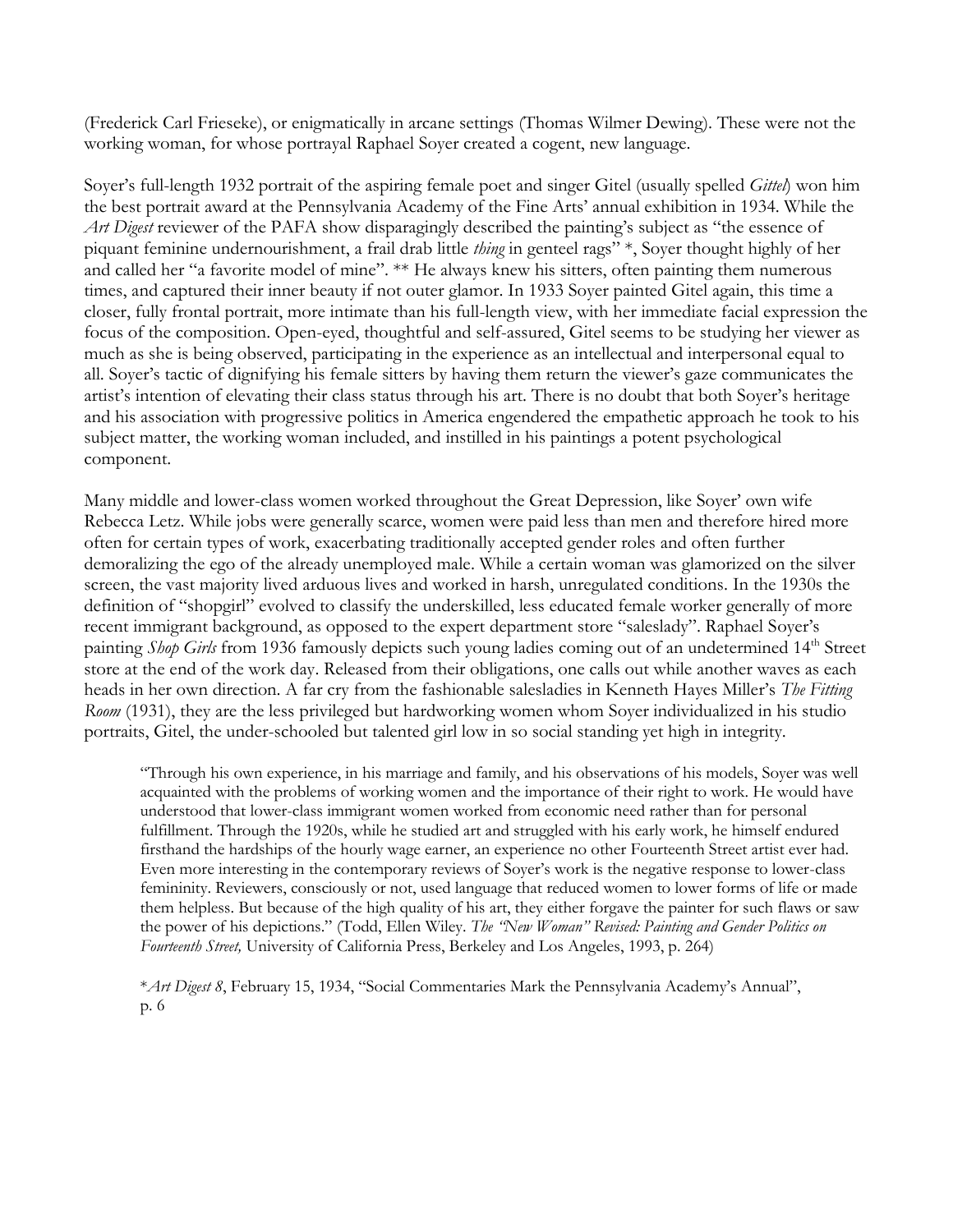

Soyer, *Girl at Table*, 1934 lithograph (coll. Hirshhorn Museum and Sculpture Garden)

\*\*Soyer also represented Gitel in a number of his lithographs such as *Conversation* (1931-32), *Sleep* (1931-32), *Two Girls* (1934), as well as *Girl at Table* (1934) which was executed a year after his 1933 painting of her. In the compilation of Soyer's prints, published three decades later, he accompanied the reproduction of *Girl at Table* with a commemoration of Gitel, a person of whom he had fond and poignant memories and about whom he clearly cared much:

"This is Gittel, a favorite model of mine, who posed for me a great deal in the thirties. She was about seventeen here. She was a very intelligent girl, a sort of pre-flower child or radical. She danced in the West Village. Unfortunately, she became infected with a disease while she was traveling in the hinterlands of India and never recovered. Two or three years ago, a few weeks before she died, she came to our apartment. Physically changed, she was frail and emotional. A brilliant young woman." (Gettings, Frank. *Raphael Soyer: Sixty-five Years of Printmaking*, exhibition catalog, Hirshhorn Museum and Sculpture Garden, Smithsonian Institution, 1982, p. 30)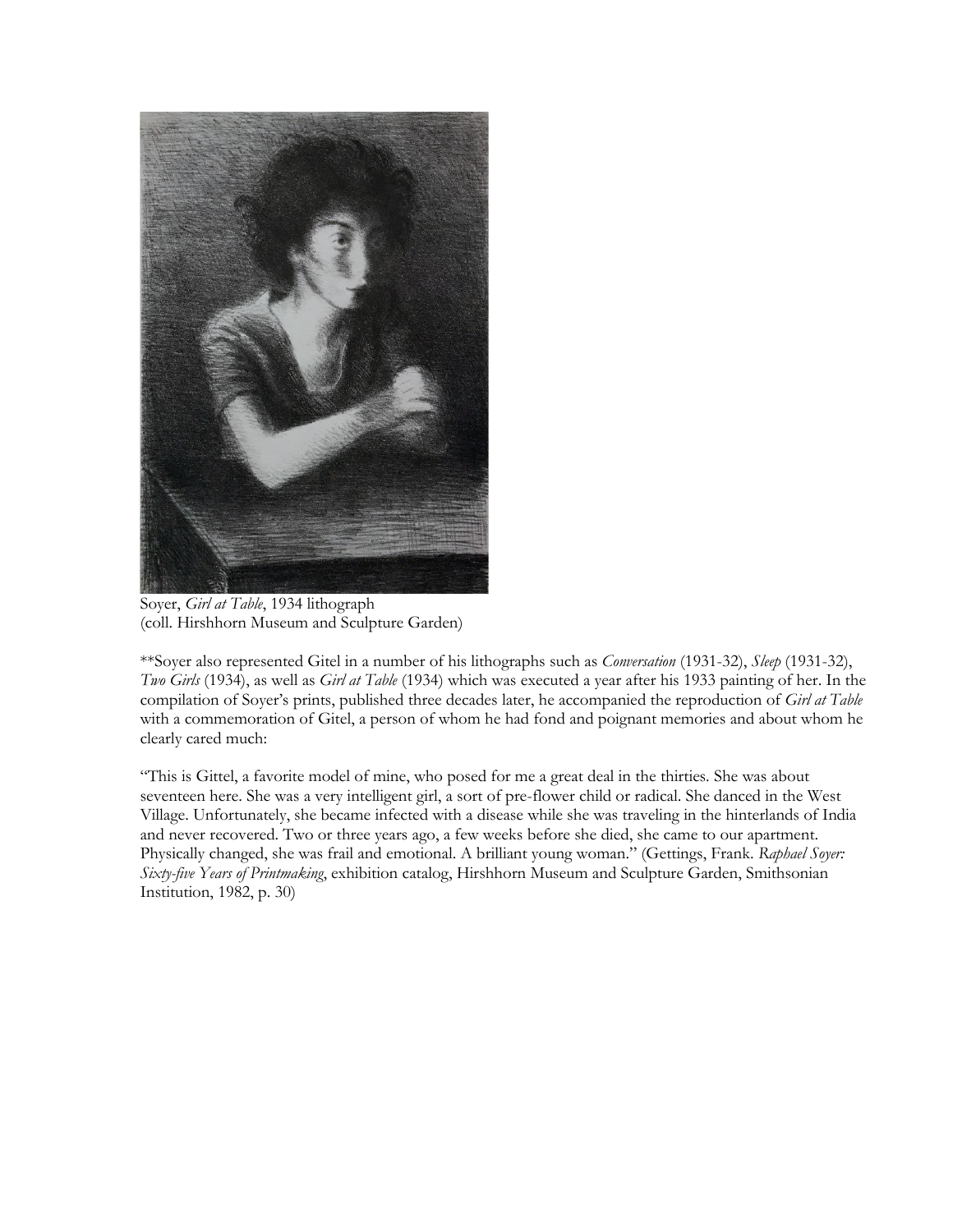

Soyer, *Gitel*, 1932 (ex-coll. Myron Kunin, Minneapolis)



Soyer, *Two Models Resting*, 1936 (Private Collection, New York); Although unspecified, the upright model in this important interior scene by the artist appears to be Gitel.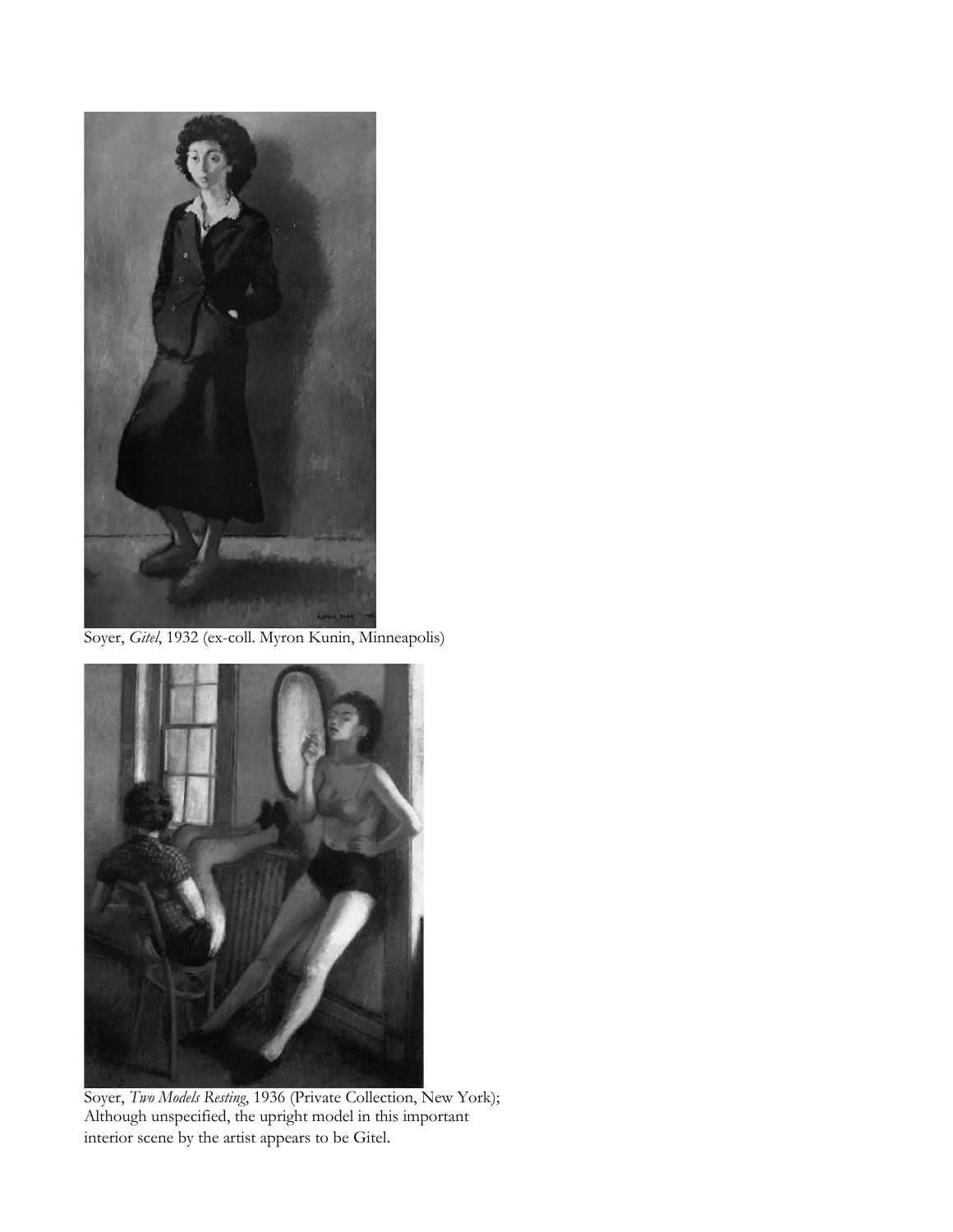

Soyer, *Shop Girls,* 1936 (Private Collection, MA)



Reginald Marsh, *A Paramount Picture*, 1934 (coll. Cleveland Museum of Art) Note the brilliant juxtaposition in the glamorous pose of superstar actress Claudette Colbert in the background poster to Cecil B. deMille's 1934 film *Cleopatra* with the doleful expression of the working woman in the foreground.